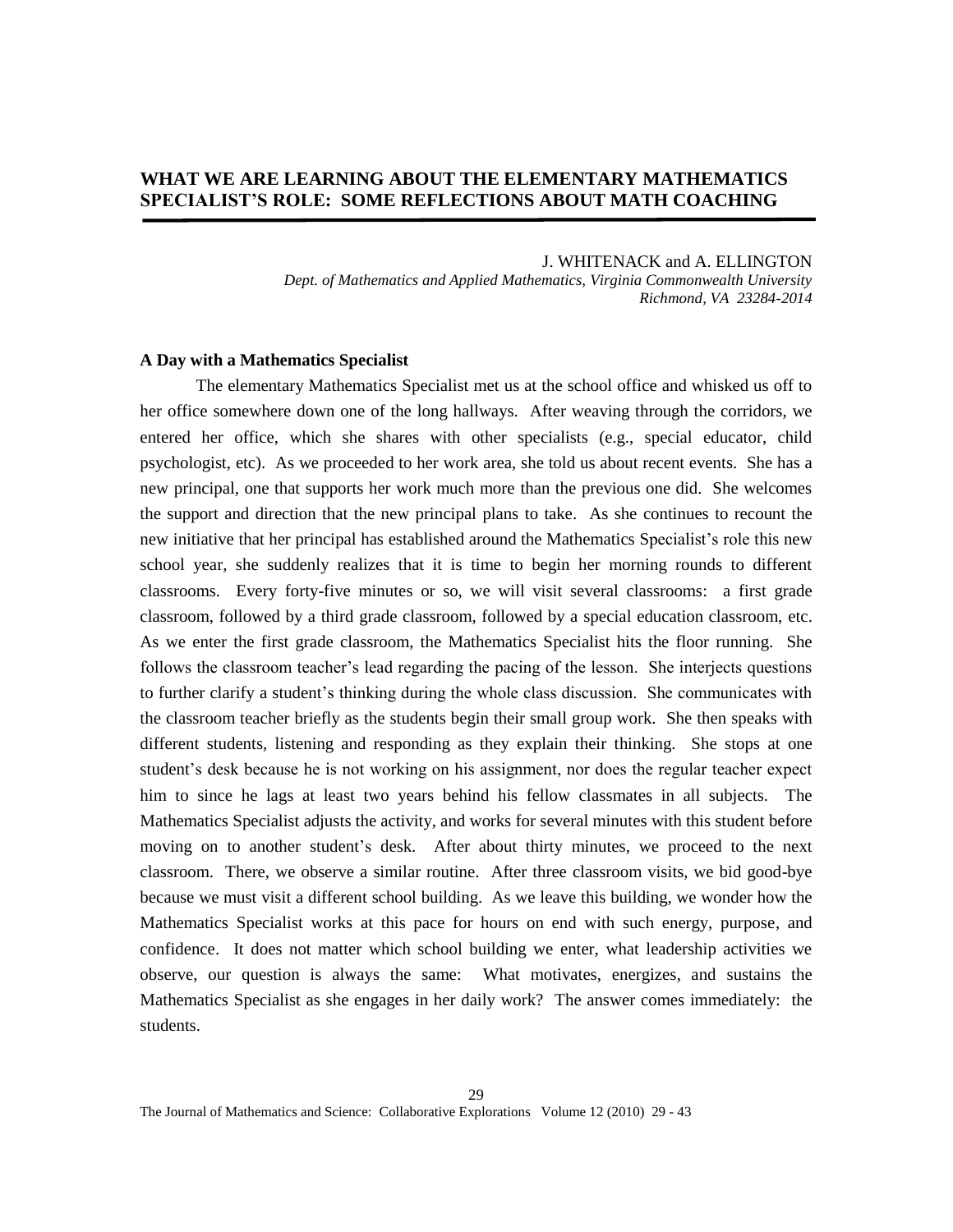# **Observation and Interviewing Process**

The above account provides a glimpse of a Mathematics Specialist's daily schedule. Some of her many responsibilities throughout the school day include teaching or co-teaching lessons at different grade levels, assessing and "remediating" students' mathematical difficulties, providing materials for teachers, preparing teachers and their students for the upcoming quarterly benchmark tests, as well as the end-of-the year state-mandated tests, or planning and participating in math coaching sessions with teachers in the school building [1].

Over the past few years, we have worked closely with six Specialists to develop a better understanding of what their Specialist roles entail. To accomplish this task, we visited the school buildings in which they worked and observed their daily routines as Specialists. We also conducted interviews with them to get first-hand information about their daily work. Sometimes, we interviewed them before observing their work with students or teachers. At other times, we interviewed them after we observed their school-based activities.

We have begun to synthesize this information to provide a more detailed account of the scope of their work. Because coaching is one of the more important aspects of their roles, we have focused our efforts on understanding their coaching roles. Following Fullan and others, we believe that teacher learning must occur in the teachers' own classroom as they work with students [1-4]. Thus, the Specialist's role as a coach is particularly important because she has the opportunity to support the classroom teacher's learning. As stated in the National Council of Supervisors of Mathematics' *The PRIME Leadership Framework*, "A single mathematics education leader can have an incredible impact on the development and effectiveness of others" [5]. So she might affect teaching practice on a small or large scale as she works side by side with teachers to enact research-based practices, such as those ascribed to by the National Council of Teachers of Mathematics [6].

# **The Specialist's Evolving Role**

In our discussion, we outline several themes that have emerged in our work with these six (female) Specialists. These themes are based on examples taken from their daily work in their respective school buildings. The themes are composites of sorts and do not represent one particular Specialist's experience. So as we present each theme, we might use examples taken from several of the Specialists' work on any given school day.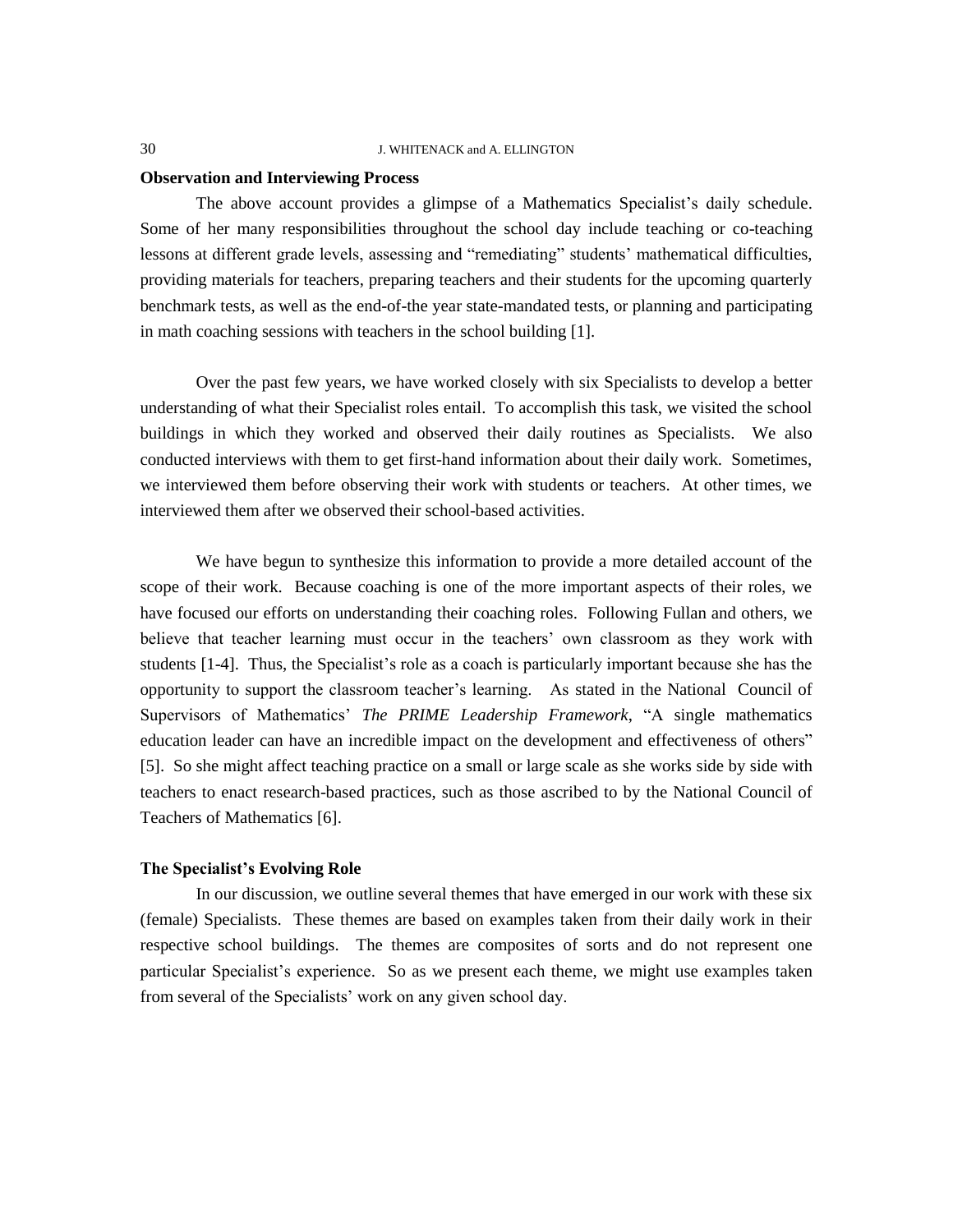### WHAT WE ARE LEARNING ABOUT THE ELEMENTARY MATHEMATICS...  $31$

The themes that we highlight relate to how the Specialist defines her role, with whom and where she works, her continued learning on the job, and the importance of coaching teachers. Although these themes are related to one another, we highlight those issues that are unique to a particular theme. After we do so, we provide an example to illustrate how issues related to one of the themes, coaching teachers, is enacted as a Mathematics Specialist works with a new teacher.

Theme 1: The Specialist Defines Her Own Role within the School Building—As the Specialist has conversations with teachers, the building principal and others who may help to shape her role in the school building, she makes choices about what aspects of her role are and are not negotiable. How can she effectively support teacher and student learning? For instance, she might be asked to formally evaluate a classroom teacher's mathematics instruction. Should she? If the principal asks her to join her as she conferences with the teacher, how might the Specialist respond? She realizes that if she serves in a formal role as an evaluator, she cannot effectively work collaboratively with the classroom teacher. Similarly, she is aware that if she only works with students (e.g., pulls students out of the classroom), she will not be able to work closely with the teacher to positively affect the teacher's instructional practice. Further, she must find a common ground for how she addresses, manages, and supports teachers as they prepare for statemandated assessments. Thus, the role that she establishes is hinged on the extent to which she can effectively support teacher and student learning.

Theme 2: The Specialist Is a Life-Long Learner—The Specialist continues to learn on the job. In fact, because of the nature of her work, she will need to learn parts of her craft as she works with teachers, students, and school district personnel. She will continue to develop a rich and deep understanding of the mathematics that is covered in the elementary school curriculum. She also will continue to make connections to develop an intricately woven web of ideas about teaching, about student thinking, and about how to best support teacher learning. As such, she will draw on old as well as new resources to plan and implement professional development activities for her teachers, principal, district personnel, and possibly others in the community in which she works.

Theme 3: The Specialist's Work Is Situated in a Living and Breathing System—As a result, change will occur. In fact, the Specialist will adapt to a wide range of changes that may affect her work from one year to the next. She will move her office, perhaps every year. So, she will need to pack and unpack, reorganizing all the mathematics education materials each time. She may have a different principal after only working in the school building for a few years. So, she will need to re-establish her role as a Mathematics Specialist as she works with this new principal. In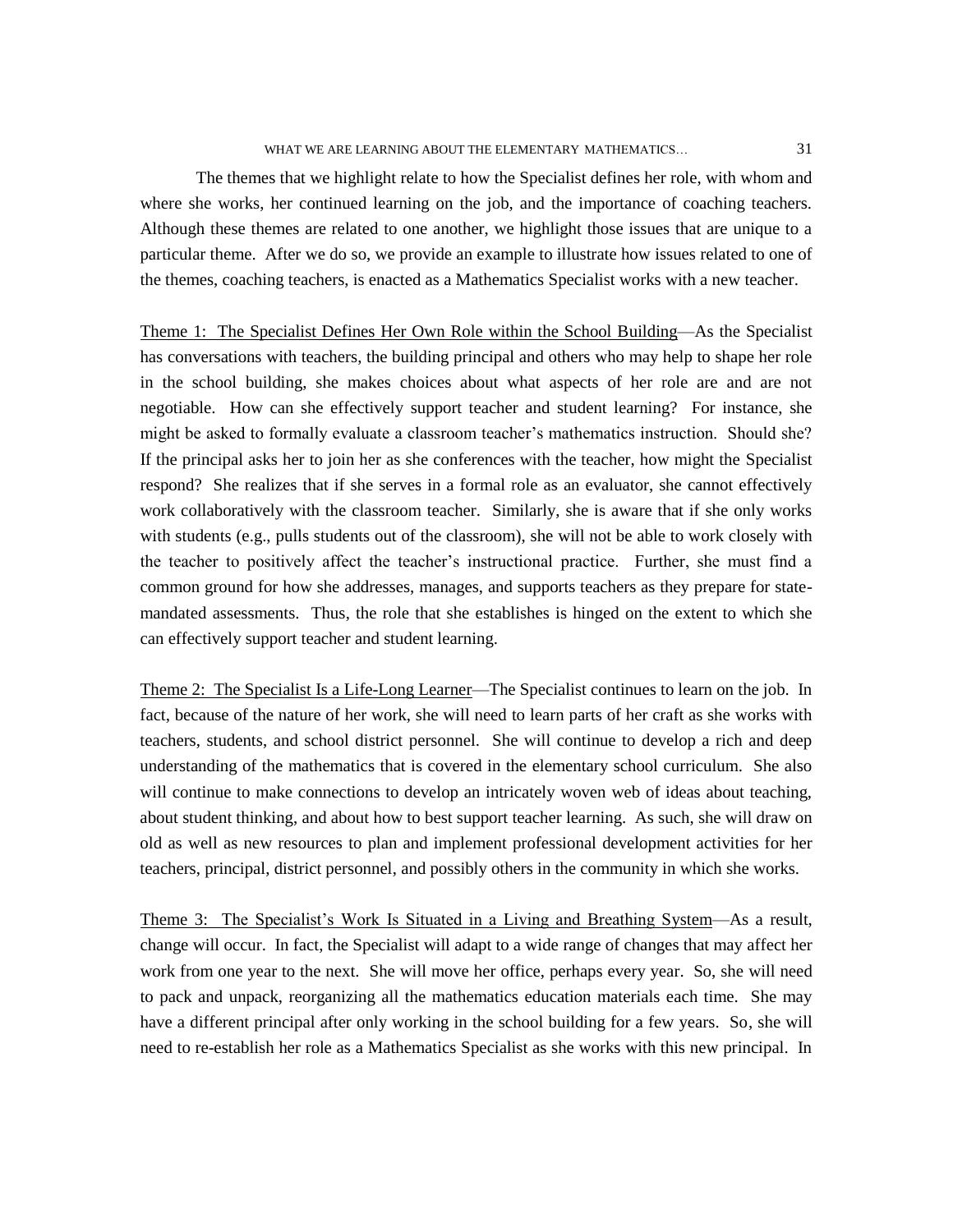addition, in any given year, she may have an unusually large turnover of teachers. Perhaps there will be twenty new teachers in her school building. Most of these teachers will have never taught mathematics using research-based practices. Therefore, she will begin to work with them immediately as the school year unfolds. Further, because her school did not meet Adequate Yearly Progress (AYP) the previous year, the principal may require her to work with students in a pullout program to ready them for the quarterly and the state-mandated end-of-the-year tests. In any given year, she will face these and other changes that provide unforeseen challenges. In some cases, the results of the work that she did the previous year will no longer be useful because of these changes, so she will need to adapt her goals, her practices, etc. as she faces these changes from year to year.

Theme 4: Part of the Specialist's Work Is to Develop Mathematics Teacher Leaders—One of the biggest challenges that the Specialist faces is identifying and building relationships with other teachers who will eventually become teacher leaders in the school building. So, she makes deliberate choices regarding with whom she works. By choosing to work with teachers who have the potential to become leaders in the school building, she begins to craft a plan for affecting mathematics instruction on a broader scale. Her aim is to essentially "work herself out of a job." To accomplish this, she will support colleagues as they move into these leadership roles. For instance, she might encourage a colleague to conduct a workshop or to observe other teachers' mathematics instruction or even co-teach a lesson with another teacher. The Specialist might work collaboratively with this potential leader, or she might teach in this colleague's class while her colleague works with other teachers.

As she works to build capacity, there will be others who will be unsupportive of her work. Hence, she will likely meet a number of different obstacles that might be characterized as meeting resistance. Some will be direct with their lack of support for the Specialist's work. Others may simply choose not to participate and will encourage their colleagues to do the same. As a result, it will take time to develop these productive, collaborative relationships with teachers in her school building.

Theme 5: The Specialist Actively Engages in Content-Specific Coaching—The Specialist engages in content-specific coaching in order to affect teachers' practice which in turn may support student learning. When working with teachers, the Specialist will have clearly defined goals on which to focus a coaching session. She and the teacher will talk about the important mathematical ideas that they will highlight during the lesson. In some instances, as they plan,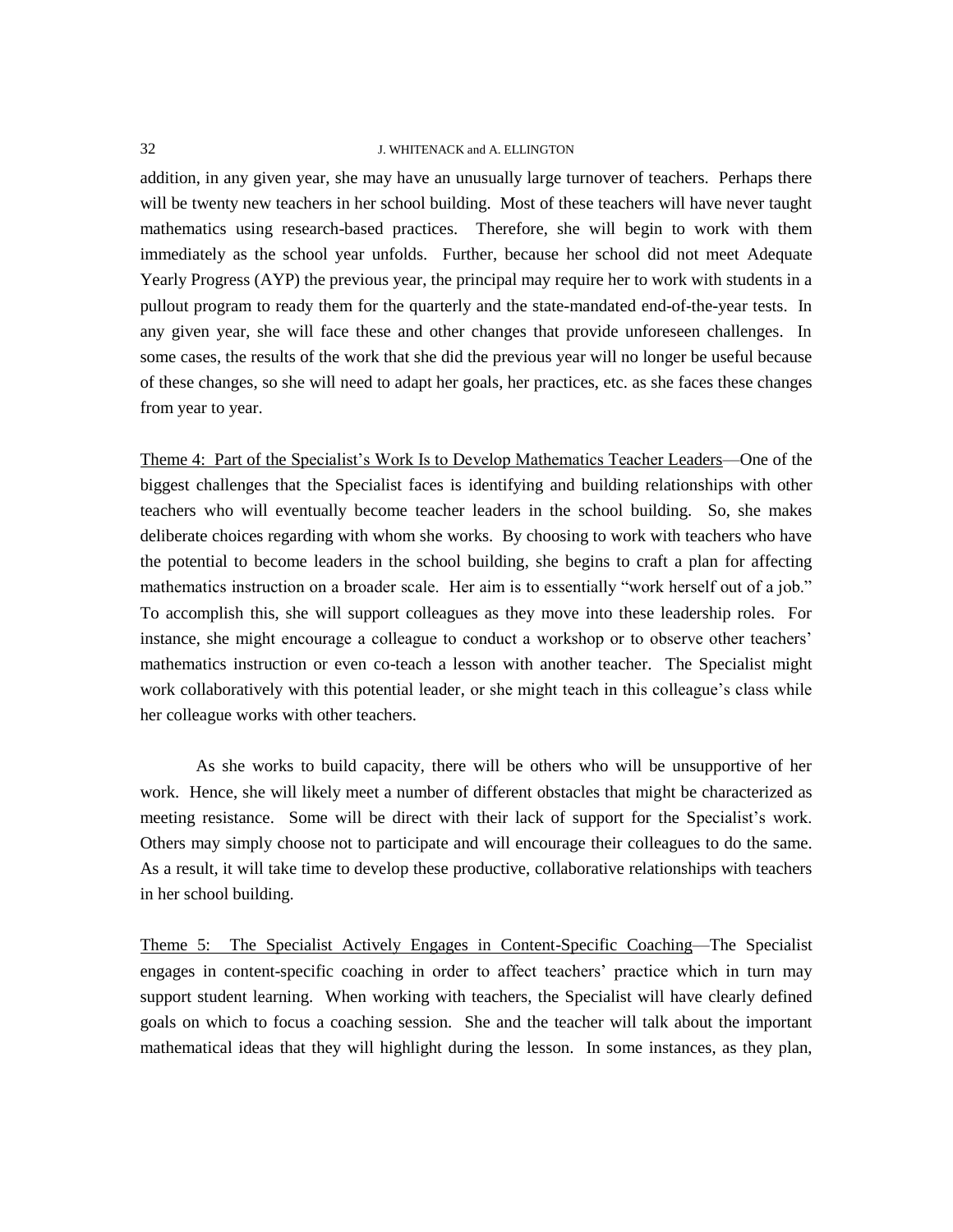they may not anticipate all of the issues that will surface during the lesson. As such, the Specialist will have the opportunity to learn along with the classroom teacher about students' methods, misconceptions, etc. What is important is that the Specialist finds ways to address key mathematical ideas around students' mathematical thinking and misconceptions. She will likely address these ideas during the planning session. If not, she will have the opportunity to do so after the lesson, either formally or informally. *When* she addresses these issues pales in comparison to *how* she chooses to capitalize on these opportunities for teacher learning.

### **Discussion**

As we stated earlier, these five themes are not mutually exclusive. To illustrate this point, let us consider *how the Specialist establishes her role* might be related to *the extent to which she engages in content-specific coaching*. Suppose the Specialist works collaboratively with teachers during the first part of the school year. In particular, she and one of the grade-level teams plan a series of lessons that cover one of the strands in the curriculum. Each of the teachers will teach a mini-lesson to one of the groups of students as the students rotate from classroom to classroom throughout the morning. During this "math event," the Specialist moves from classroom to classroom to support teachers as they implement these mini-lessons. If necessary, she might co-teach part of the lesson to support one of the new teachers who is implementing this type of lesson for the first time. This event is one of many professional activities that the Specialist engages in as she works with teachers during the first part of the school year. By way of contrast, during the second part of the school year, the Specialist will not be able to engage in these types of activities. At the principal's request, she must prepare third, fourth and fifth graders for the state-mandated standardized tests that the students will take in May. So during the second part of the school year, the Specialist has a different set of responsibilities than she had during the first part of the school year. She must develop practice tests and then grade those tests to identify students who did not score 100% on any portion of the test. Once she has identified these students, she will develop lessons for them that target only those concepts that they missed on the practice test. After implementing this intervention, she will then administer a second practice test to determine if these students mastered the concepts and skills. Because she needed to redirect her focus to that of preparing for the end-of-the-year, state-mandated assessments, she is unable to work with individual teachers, and more generally, to engage in coaching activities. As this example illustrates, her role as a coach is directly affected by what the principal perceives to be the Specialist's role during the second part of the school year.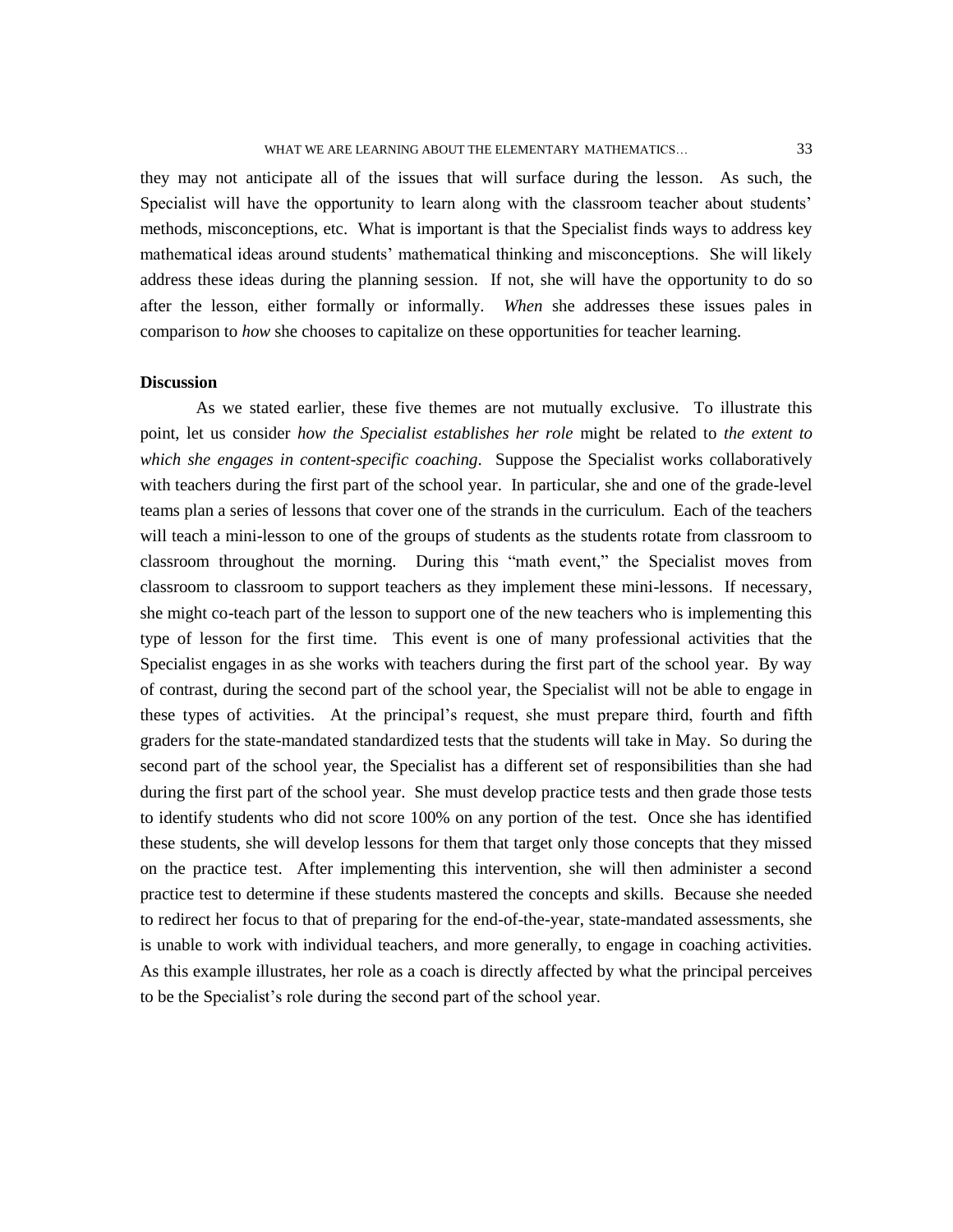In the next section, we highlight the Specialist's role as a coach to illustrate aspects of the Mathematics Specialist role as it might be enacted. Because of the important role that coaching can play in affecting teacher and ultimately student learning, we frame our discussion around an example taken from a coaching session between one of the Specialists, Ms. Snead, as she worked with a first-year teacher, Mr. Stark.

# **Coaching a New Teacher—Background**

Ms. Snead, one of the six Specialists that we have followed, became a Mathematics Specialist during the second year that she was enrolled in a graduate endorsement program [7]. She has continued to work in the same building since she became a Specialist. Over time, Ms. Snead has become more selective about which teachers with whom she collaborates. During this school year, her fourth as a Specialist, she worked with Mr. Stark, a first-year teacher that recently joined the faculty after graduating from a state university. Because Mr. Stark taught at one of the grade levels that did not perform well the previous year on the state-mandated assessments, Ms. Snead has been encouraged by her principal to work with him and other teachers that taught at this grade level.

The example that we share is taken from one of our school building visits when we observed Ms. Snead plan and co-teach a lesson with Mr. Stark. When we visited with Ms. Snead and Mr. Stark, it was only their second coaching session, although they talked about mathematics instruction from time to time. Remarkably, even though they had only collaborated for a short period of time, they seemed to work quite well together.

# **The Coaching Session**

A coaching session is, at least in theory, a three-part process [1]. The Specialist plans a lesson in collaboration with the teacher. During this planning session, they might explore the mathematics that is to be taught, work out logistics, and develop shared goals for their work together. As part of the process, they decide, for instance, whether the Specialist will co-teach or simply observe the lesson. After planning the lesson together, the Specialist visits the teacher's classroom to observe (and possibly co-teach) the lesson. The Specialist and the teacher meet immediately after the lesson has been taught to debrief about what happened during the lesson. For her part, the Specialist makes careful and deliberate decisions about what issues to address during this debriefing session (e.g., student learning, the teacher's practice).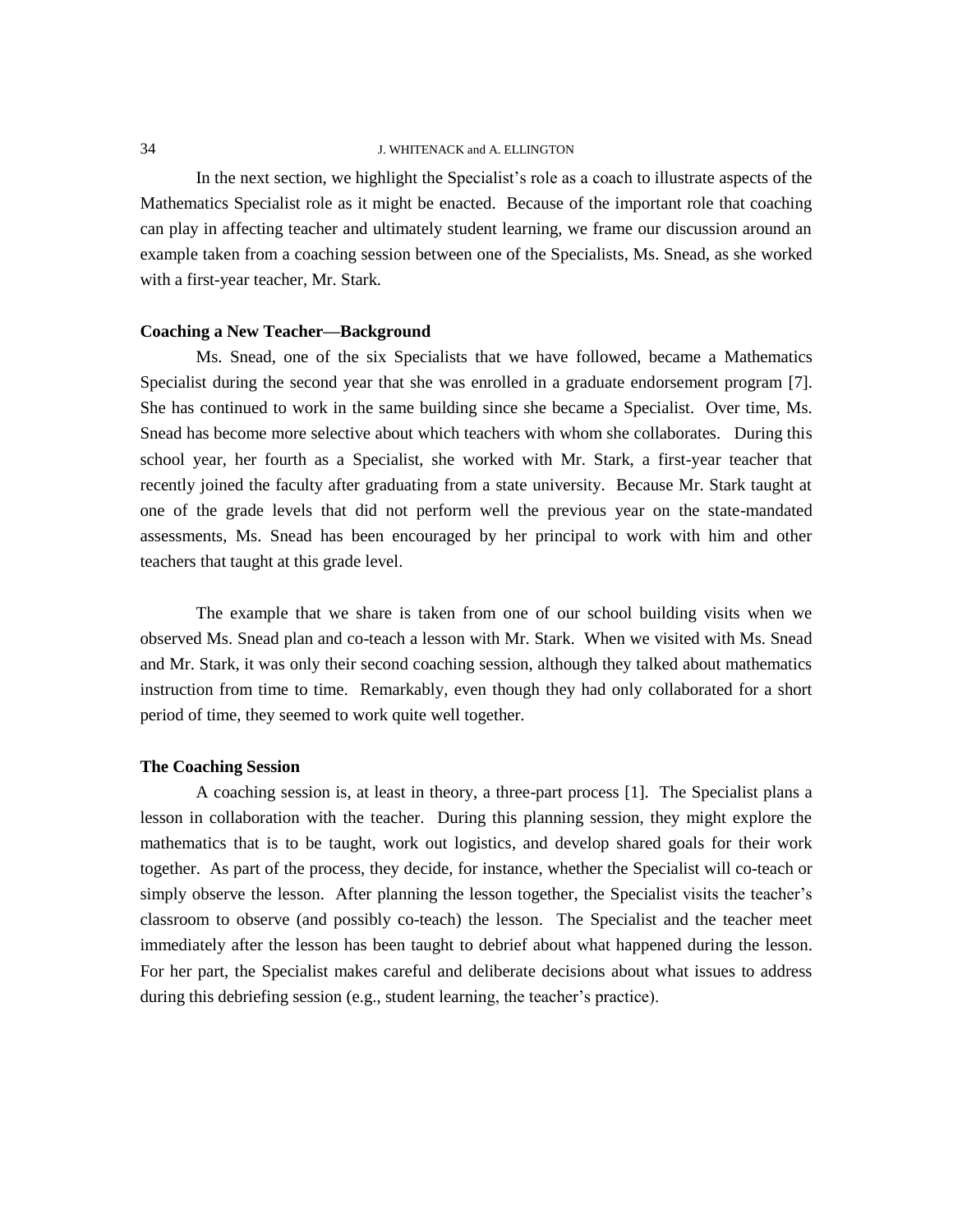# **Ms. Snead and Mr. Stark's Planning Session**

During the planning session, Ms. Snead first helped Mr. Stark to outline the big ideas for the lesson using a lesson plan form. As they filled out the form together, they discussed the state and district standards related to the goals of the lesson. Ms. Snead recorded information on the form as they talked about these ideas. They also discussed issues related to working with English Language Learners (ELL). For example, they identified several words in the problem (e.g., "catalog," "presents," "Christmas," and "spent most") that might be problematic for students with language challenges. As the discussion continued, Ms. Snead and Mr. Stark addressed his students' estimation number sense. During this conversation, they talked about how students might use a front-end strategy (i.e., round numbers to the nearest 1,000, 100, and 10) to solve problems. Ms. Snead even illustrated how students might use this strategy to estimate 10,542. By the end of the twenty-minute session, Ms. Snead and Mr. Stark agreed that, as students worked in small groups to solve the problem, they would monitor students' progress. They also agreed that when they reconvened the small groups for a whole-class discussion, Mr. Stark would highlight some of the different methods that the students used to solve the problem. Although they did not explicitly talk about what Ms. Snead's role might be during the lesson, it was understood that Mr. Stark would teach the lesson.

On a side note, Ms. Snead and Mr. Stark planned the lesson, but they did not plan for what they might do if students only derived exact answers as they solved the problem. As we summarize the lesson, note that this issue surfaced as an important one.

# **The Lesson**

Mr. Stark began the lesson by posing problems that involved using different denominations to make \$0.78, \$1.09, \$0.98, and \$1.23. During this part of the lesson, several students talked about which coins they used to make the specified amounts. For each problem, a student explained that he used the largest coin (the quarter) until he could not use this coin anymore and continued to use the next lower denomination until he had made the total amount. As a student explained his ideas, Mr. Stark recorded the answers by writing each type of coin that the student used. For example, for \$0.98, a student explained that he used 3 quarters, 2 dimes, and 3 pennies. As the student gave his answer, Mr. Stark recorded QQQDDPPP to represent each of the coins.

After this brief discussion, Mr. Stark introduced the following problem using the overhead projector (see Figure 1).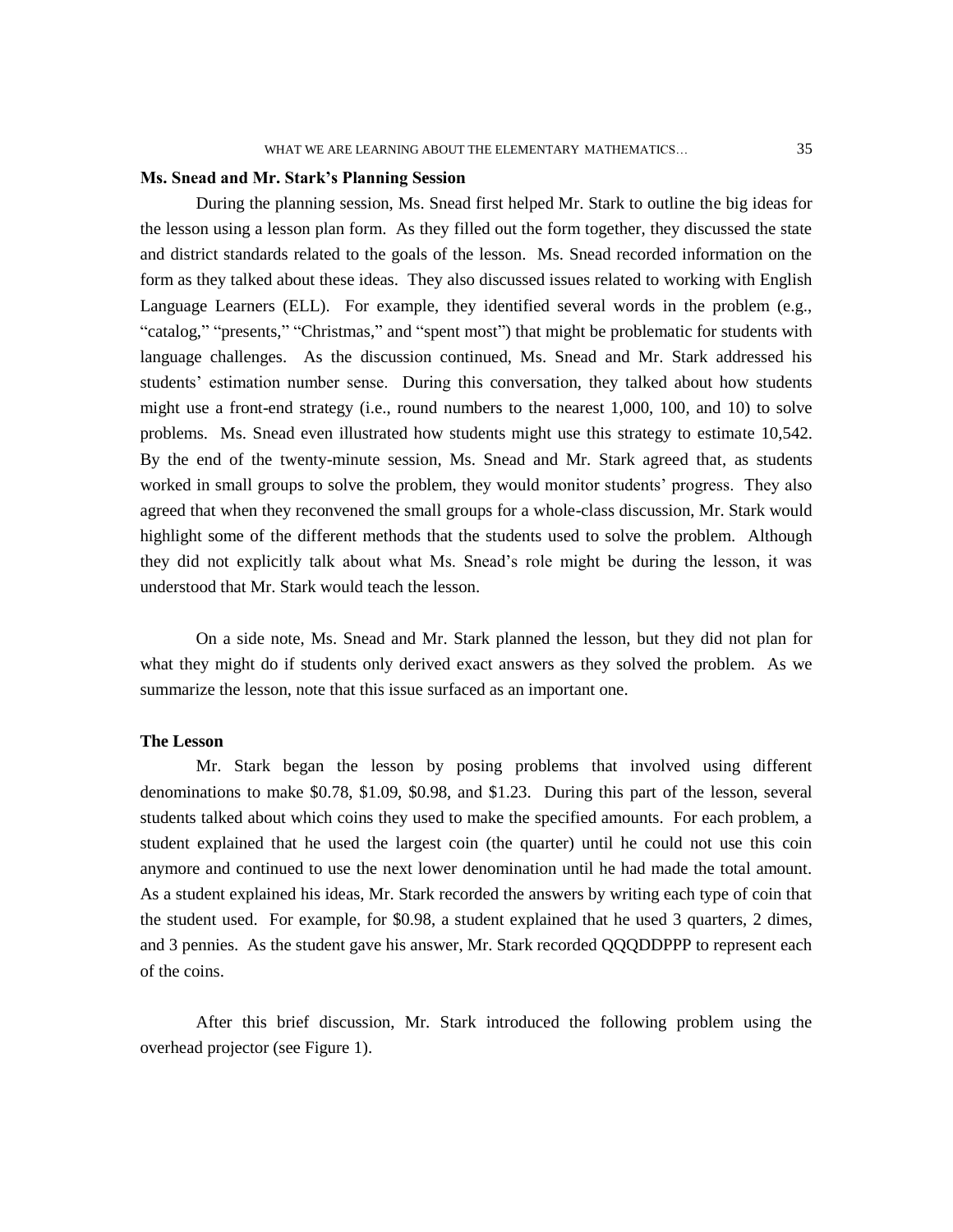| You have saved your money all year to buy Christmas presents for your family and<br>closest friends.                                                                                  |          |
|---------------------------------------------------------------------------------------------------------------------------------------------------------------------------------------|----------|
| You have a total of \$26,462. You need to buy 4 presents.                                                                                                                             |          |
|                                                                                                                                                                                       |          |
| Below is a list of gifts from your favorite catalog (they do not charge tax or<br>shipping). What gifts could you buy? You want to spend most of your money and<br>you have to hurry. |          |
| (In case they are out of one or more items, please prepare at least two possible lists.)                                                                                              |          |
| Life-Size Teddy Bear                                                                                                                                                                  | \$1,256  |
| Miracle Kitchen Cleaner                                                                                                                                                               | \$14,589 |
| <b>Custom Computer Game</b>                                                                                                                                                           | \$10,542 |
| Picture-Tube Telephone                                                                                                                                                                | \$7,499  |
| <b>Fancy Paints and Brushes</b>                                                                                                                                                       | \$3,611  |
| Ski Trip for Two People                                                                                                                                                               | \$19,653 |
| Dinner for Two in Boston                                                                                                                                                              | \$15,576 |
| Big-Screen TV with VCR                                                                                                                                                                | \$2,734  |
| Dessert of the Month Club                                                                                                                                                             | \$4,510  |
| Movie of the Month Club                                                                                                                                                               | \$6,500  |
|                                                                                                                                                                                       |          |

**Figure 1. Mr. Stark posed the "Estimation Problem."**

As he posed the problem, he paused before reading \$26,462 and asked students to read this number. After he asked this question, Ms. Snead asked the students to talk with their partners about how they would read this number. Mr. Stark continued to pose the rest of the problem once the students had shared their ideas. While Mr. Stark began to read the part of the problem about "favorite catalog," Ms. Snead moved to the front of the room and drew a logo of a popular toy store. She also asked students to talk to a fellow classmate about the meaning of the word "catalog." When Ms. Snead and the students talked about the meaning of the word "catalog," Mr. Stark went to his desk and picked up a large catalog. As the discussion continued, he referred to this catalog while he and the students finished reading the problem.

Mr. Stark then asked the students to begin working on the problem. At this point, Ms. Snead spoke with Mr. Stark. Afterward, he immediately mentioned to the students that their answers did not need to be exact (since they were estimating the total spent). The students continued to work on the problem for the next twenty minutes. During this time, Mr. Stark and Ms. Snead talked with different groups of students. They also talked to each other briefly several times as they moved from group to group.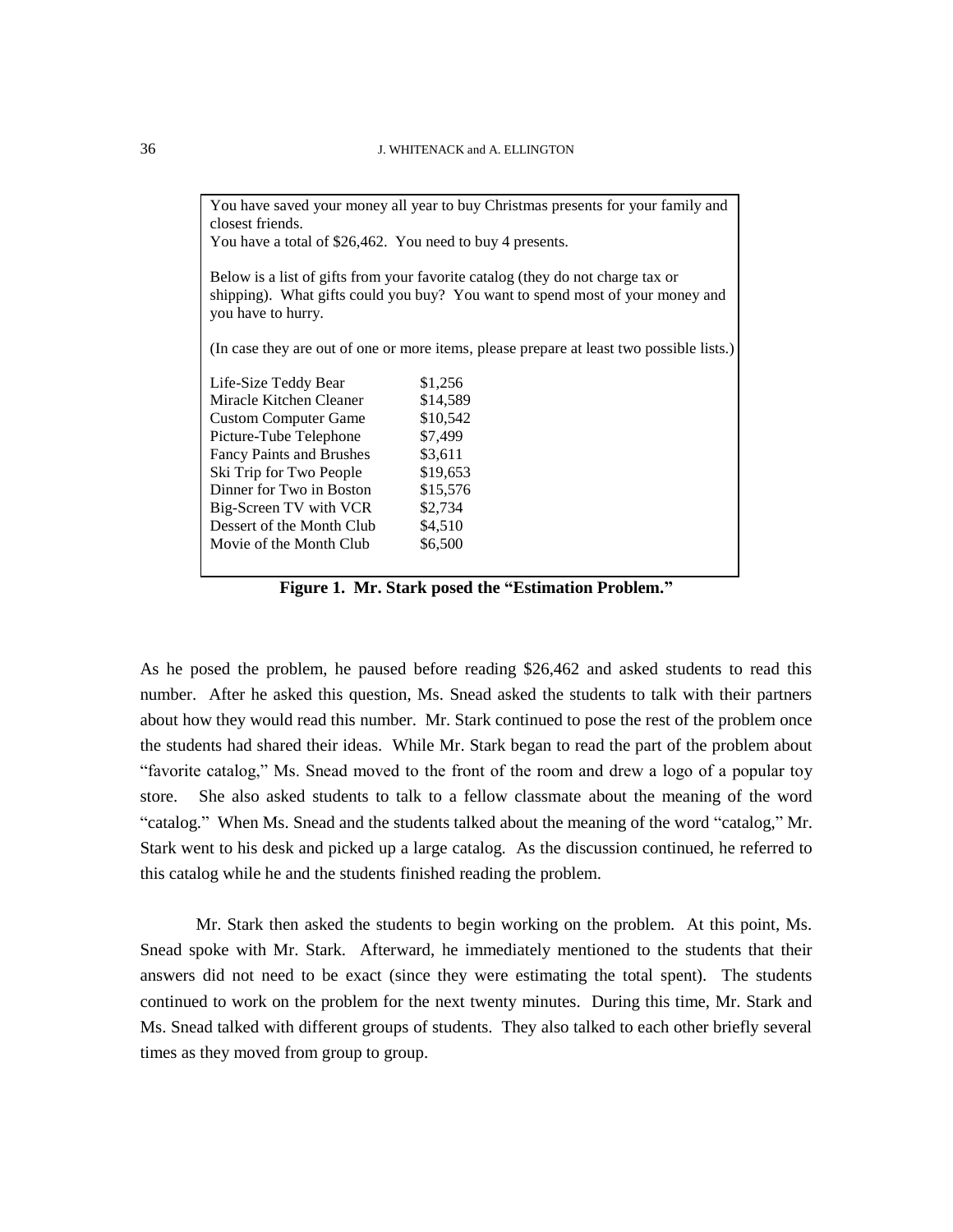Ms. Snead and Mr. Stark conferred again right before they reconvened the students for the whole-class discussion. Mr. Stark and Ms. Snead facilitated a lively discussion about one group's strategy. Students in this group explained that they had added  $$15,000 + $1,000 +$  $$7,000 + $3,000$  to derive an estimate of \$26,000. As they explained their strategy to their classmates, Mr. Stark recorded their method on the whiteboard.

In the next section, we highlight parts of interviews that we had with Mr. Stark and Ms. Snead, respectively, immediately following the lesson. We were particularly interested in finding out what they had talked about during the lesson. Did Ms. Snead provide certain kinds of support for Mr. Stark during the lesson? What types of support did she offer? Did Mr. Stark ask Ms. Snead questions about how he might proceed? By considering their comments against the backdrop of our observations during the lesson, we hoped to develop a better understanding of how these conversations might have benefited Mr. Stark and his students.

#### **The Follow-up Interview with Mr. Stark and Ms. Snead**

When we spoke to Mr. Stark, we asked him about the conversations he had with Ms. Snead during the lesson. In the excerpt that follows, he indicated what they talked about during one of their exchanges, and explained why he and Ms. Snead spoke just before he reconvened the students for the whole-class discussion about the estimation problem.

- Interviewer: During the lesson at one point you and Ms. Snead were talking while the students continued to work on the problem. What did you talk about?
- Mr. Stark: I asked her to go check on the group because they might be a group that I might want to share their method. We [were] trying to find a group that we could use as a presenting group…I just said go take a look at that group because it looks like they had done some estimation and she said, "Let's get [those students] up there."…

When Mr. Stark and Ms. Snead communicated at this point during the lesson, they made a decision about which students' work to highlight during the discussion. As Mr. Stark's comment suggests, he asked Ms. Snead to check one of the group's solution methods to see if she, too, agreed that they should highlight this group's method during the whole-class discussion. He went on to say that after she talked with this group, she communicated to him that she agreed with his suggestion. His next statement, "Let's get [those students] up there," is evidence of this fact. Additionally, notice that he stated, "We [were] trying to find a group that we could use as a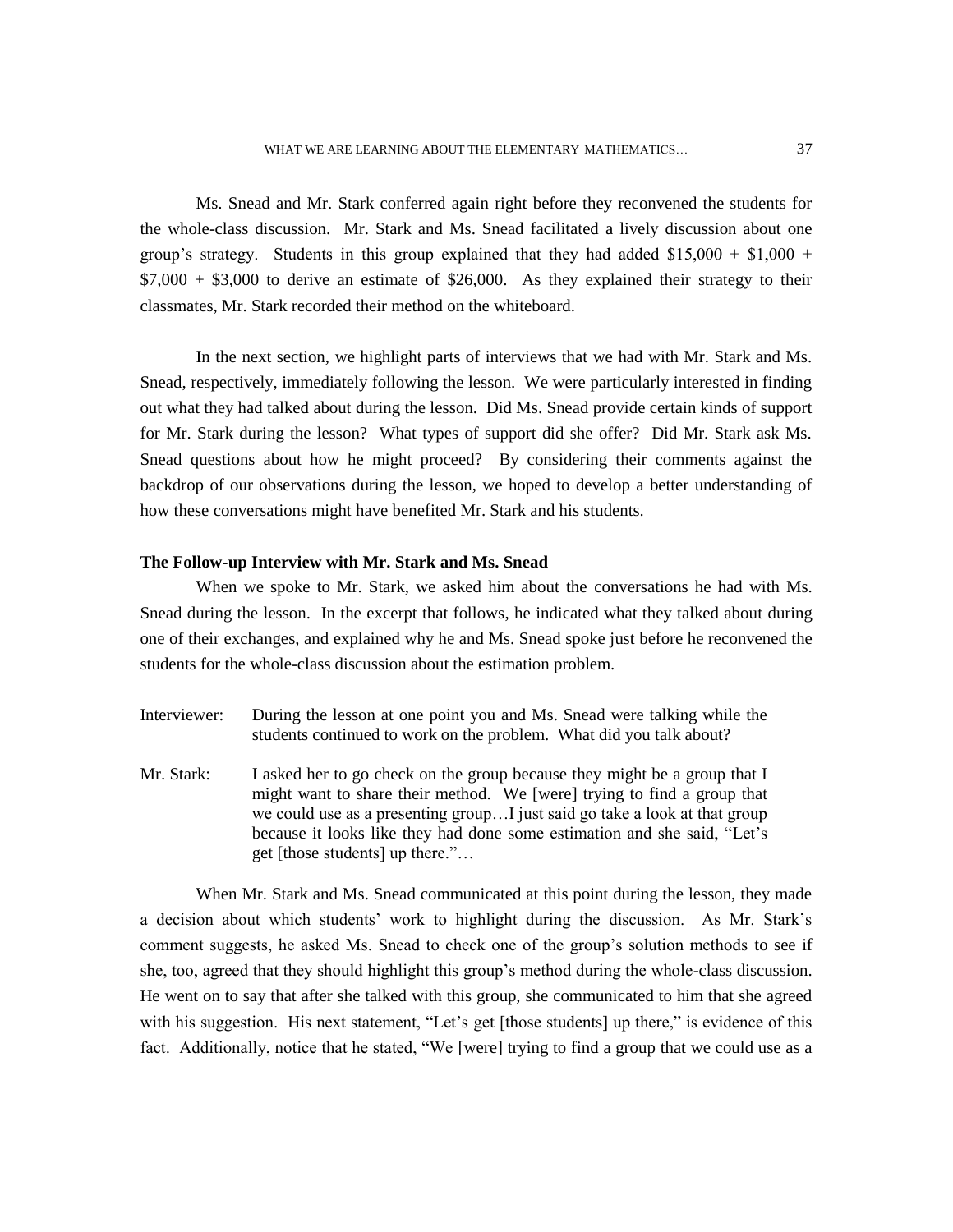presenting group." His choice of the pronoun "we" is particularly interesting. Mr. Stark stated what appeared to be one of their shared goals for the lesson.

When we spoke with Ms. Snead after the lesson, she also provided insight into the types of conversations that she and Mr. Stark had during the lesson. In fact, she mentioned another conversation that occurred earlier in the lesson. She said that after Mr. Stark sent the students off to solve the problem, she asked him to "make sure you emphasize that [the students] do not need to get the exact answer." She also said that when she made this suggestion to Mr. Stark, he stated, "Oh yeah, I forgot about that…"

We, too, recalled this instance during the lesson, and wondered what they might have talked about. As it happens, immediately after she reminded him of this point, Mr. Stark gave some additional instructions to the students while they worked on the problem. He mentioned that they should not find an exact answer (i.e., they were to estimate). Therefore, by speaking to Mr. Stark immediately after he had finished posing the task, she made a timely suggestion that he then incorporated into the lesson in the form of additional directions to the students.

Interestingly, as in our previous example, the exchange between Ms. Snead and Mr. Stark seemed to advance the goals of the lesson. In both cases, Mr. Stark had the opportunity to possibly develop or refine certain teacher moves during the lesson. In the former, Ms. Snead supported his decision to select a particular group's work to highlight during the whole-class discussion. In the latter, she reminded him about the intent of the activity. So in both instances, the exchanges they had advanced the goals of the lesson, albeit, in different ways.

Did Mr. Stark benefit from conversations with Ms. Snead during the lesson? We suspect that these types of exchanges were possible learning opportunities for Mr. Stark (and possibly for Ms. Snead). Mr. Stark could communicate with an in-house expert about subsequent instructional moves that he might make during the lesson.

Students also may have benefited from the collaboration between Ms. Snead and Mr. Stark. In fact, we suspect that the exchanges they had also supported his work with his students. During the lesson, for instance, Mr. Stark highlighted a particular group's solution method. As a result, other students, most of whom had derived exact answers, had the opportunity to understand their classmates' strategies for estimating the amount of money they could spend. So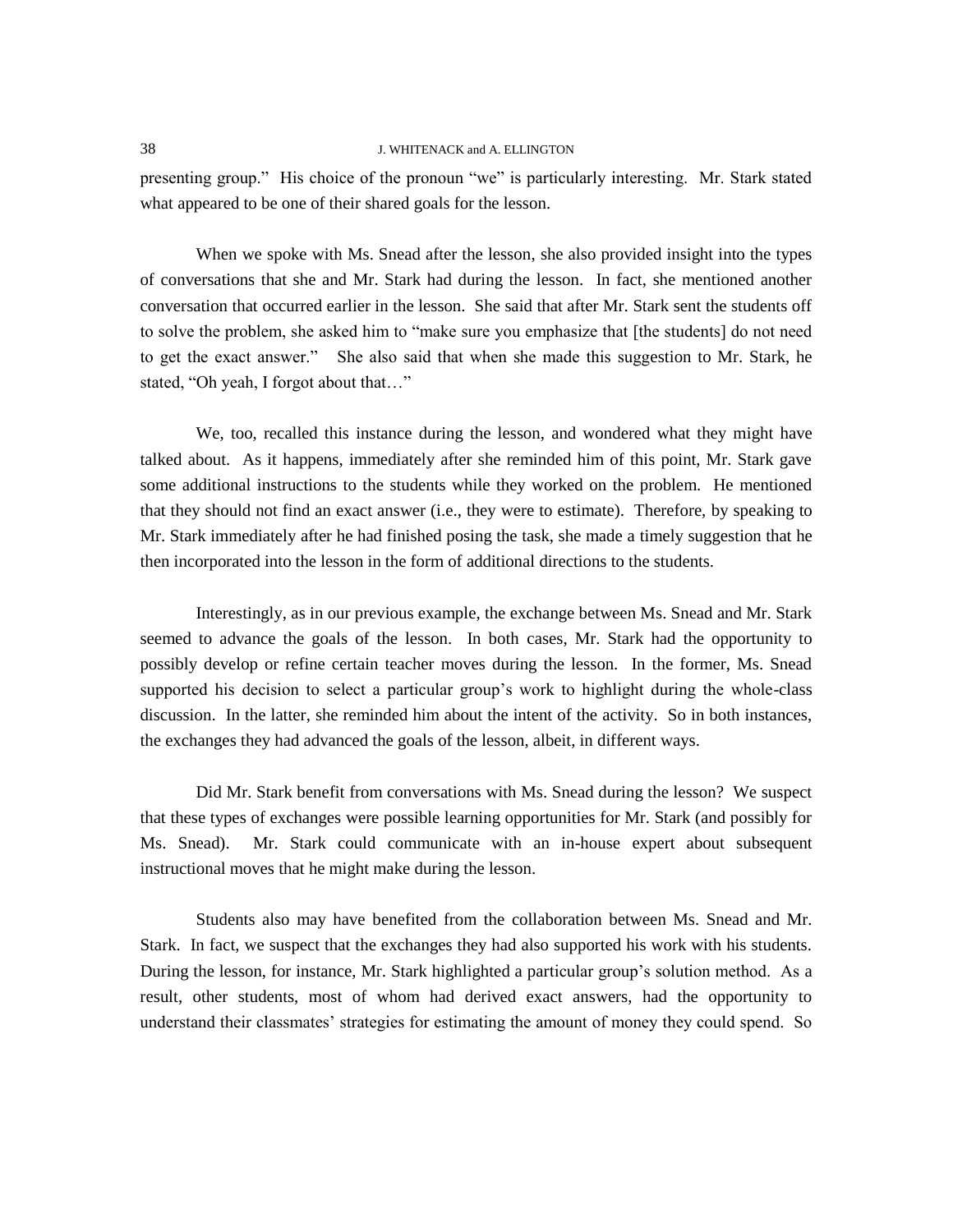as Ms. Snead collaborated with Mr. Stark, she may have supported not only Mr. Stark's, but also his students' learning.

These types of situations may also have been learning opportunities for Ms. Snead. She may have developed a better understanding of the extent to which she and Mr. Stark needed to discuss the purpose of the lesson as they planned together. Perhaps she presumed that they did not need to discuss the intent of the activity. Or, she may not have realized that they needed to discuss this issue during the planning session. Although we do not know which of these or possibly other scenarios might best describe Ms. Snead's situation, her decision to address the issue during the lesson seemed an important one.

Interestingly, during the interview, Ms. Snead did mention what she does when unanticipated issues surface during the lesson. She made the following statement:

> It doesn't matter what the lesson is, there are things that come up that we should have talked about during the planning session. Or, "Oh I wouldn't have known to talk about this during the planning session, but I want to talk about it now."

As her comment states, when issues come up that need to be discussed with the teacher, she can address them when she converses with the teacher after the lesson. Or, perhaps Ms. Snead may mention these issues during the lesson, for instance, as she did with Mr. Stark. Additionally, because she and Mr. Stark talked about this and other issues during the lesson, she could revisit them after the lesson. Consequently, when situations occur that the Mathematics Specialist may not have anticipated, she may have opportunities to reflect on her own coaching practice. What ideas does she need to address with the teacher about students' misconceptions? Does the teacher understand what the intent of the lesson is? As the Specialist considers these and other questions, she has the opportunity to refine her coaching practice. In our example, for instance, Ms. Snead might consider why she needed to mention to Mr. Stark that the students should not compute exact answers to solve the problem. When she and Mr. Stark plan another estimation lesson, she might refer to this earlier lesson to highlight students' misconceptions. In doing so, she would continue to refine her own skills as a math coach, and at the same time, provide opportunities for Mr. Stark to refine his teaching skills.

During the interview with Mr. Stark, we also asked him what he learned from working with Ms. Snead during this coaching session. When we asked Mr. Snead this question, we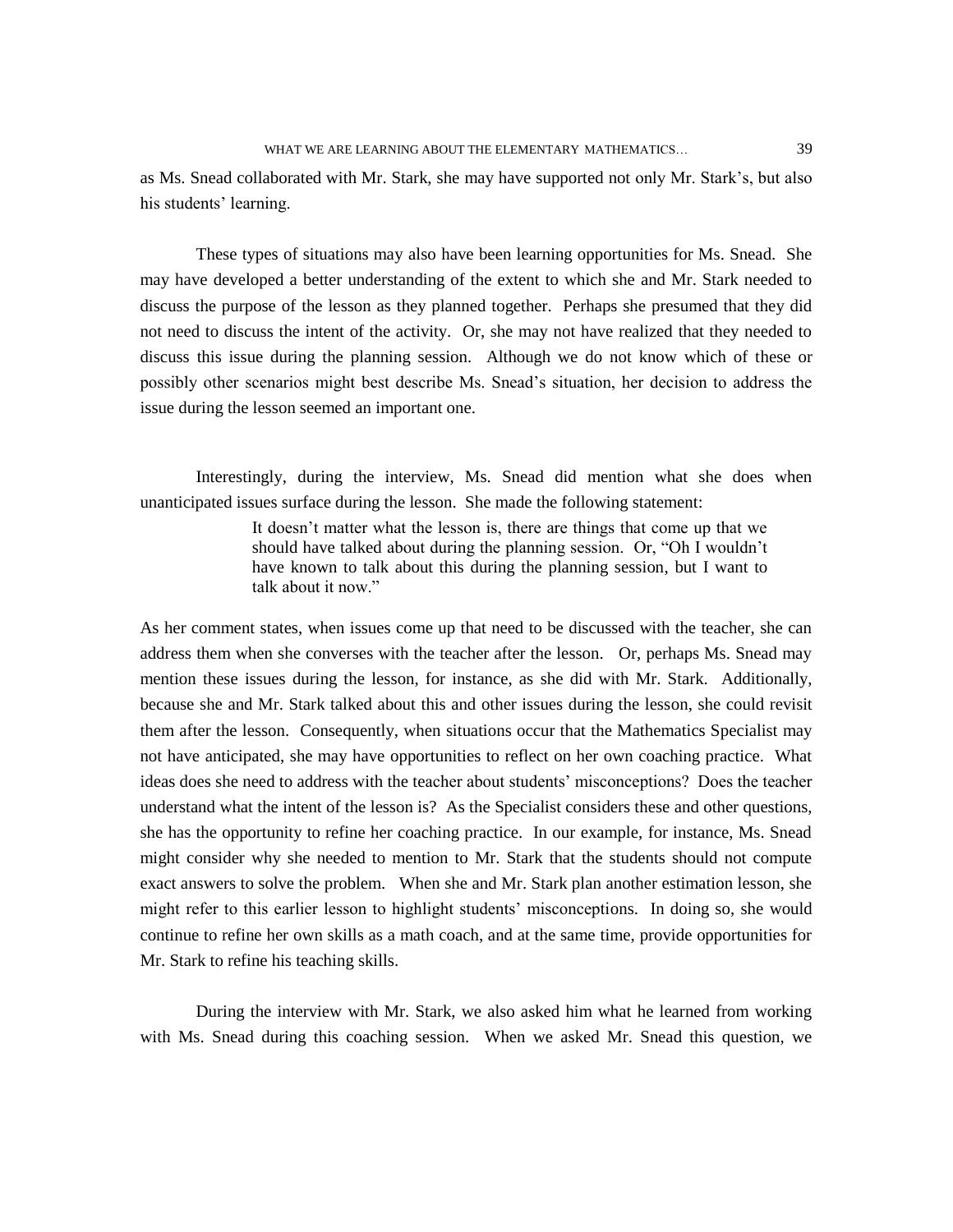thought that he might address issues around the students' misconceptions about estimation. Instead, he responded that the most important idea that he learned was related to aligning the lesson with the pacing guide and the state standards:

> Biggest thing was looking at the standards that corresponded with the lesson and think about [how]I had addressed [them] previously. I didn't think about how I had addressed it before today and now that I am talking to you, I realize that I haven't addressed it in weeks really…I see that it is something that I really need to go back to. So that is something that I haven't been thinking about in terms of the standards in each individual lesson. I haven't been thinking about how 3.4 corresponds to the lesson I am doing today…And the standard that corresponds to the pacing guide…think about that more, I can keep track of things that I [am] hitting and things that I am not.

As Mr. Stark's comment suggests, he thought that his discussion about the pacing guide during the planning session was helpful. He could (and should) use these documents to guide his planning among other things. As he stated, he could "keep track of things that I [am] hitting and things that I am not."

Notice also that Mr. Stark mentioned that the "biggest thing" he learned was related to using the pacing guide to frame lessons. What else did he learn working with Ms. Snead? As we have suggested previously, Mr. Stark had additional opportunities to learn or refine ideas about teaching estimation during his conversations with Ms. Snead during the lesson. In fact, during the lesson, Ms. Snead told one of the researchers that he mentioned that he should have posed a different task at the beginning of the lesson—an estimation task—before introducing the problem solving activity. While he did not mention this and possibly other issues during our interview session, he may have had other opportunities to reflect on and learn about his practice before, during, and after this lesson.

# **Follow-up Interview Discussion**

We use this example to illustrate how interrelated the learning opportunities are for the teacher, the Specialist, and the students. In our example, the issues that did not surface during the planning session were ones that became important as Ms. Snead and Mr. Stark made decisions during the lesson. Whereas Ms. Snead but not Mr. Stark addressed students' misconceptions about estimating during the interview session, we suspect that this was one of the key ideas they might explore during subsequent planning sessions.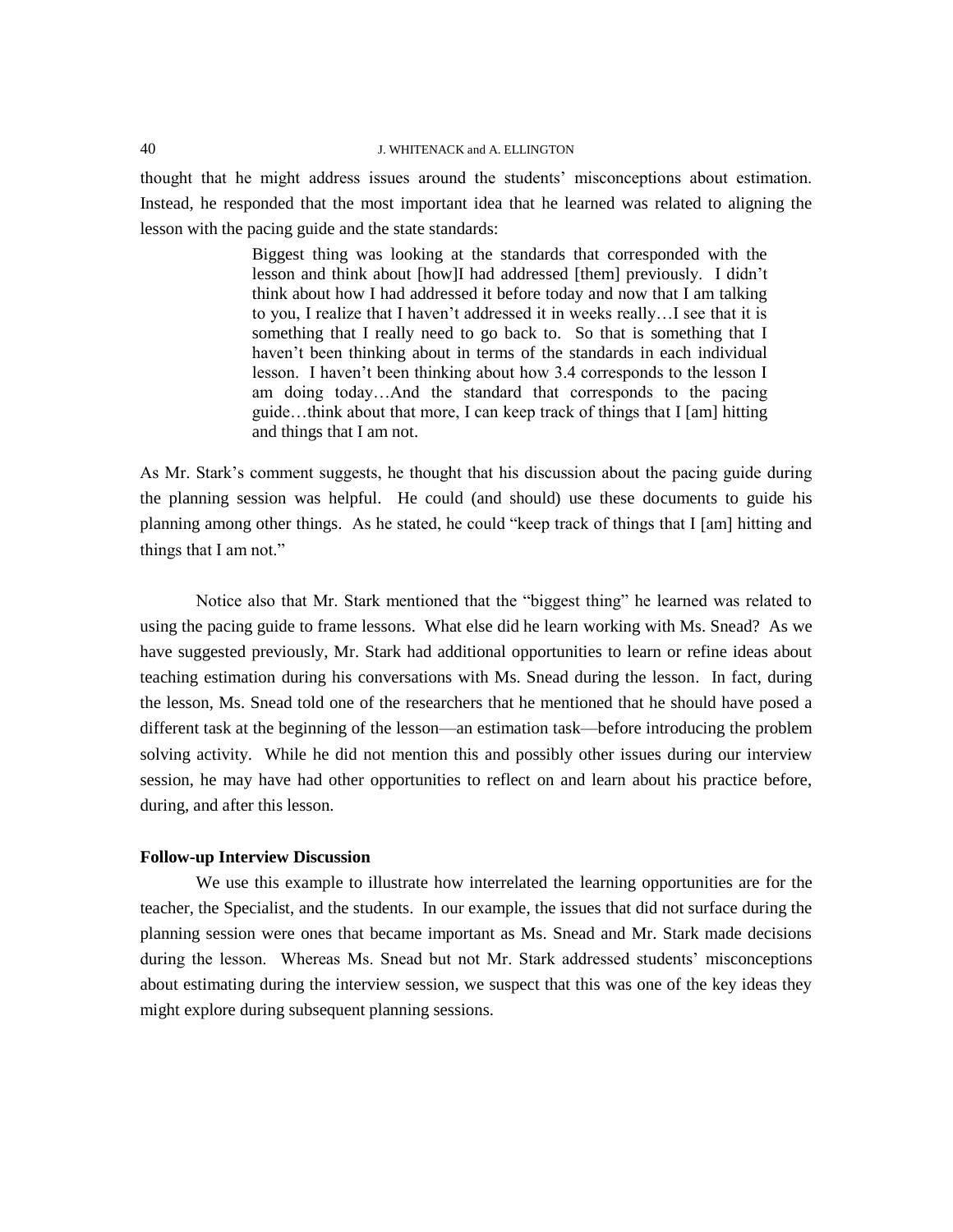Our example is also instructive to Mathematics Specialists as they work with first-year teachers. One of the ways the Specialist can help the teacher is *to move beyond* discussions about logistics, pacing guides, and state standards. Although it is important to have these types of discussions with new teachers, it is also important for the Specialist to address ideas around students' misconceptions, representing students' thinking, etc. Because it is impossible to address every important issue during planning sessions, the Specialist must still choose the focus of the planning session. If important issues that were not addressed during the planning session do surface during the lesson, she has additional opportunities during and after the lesson to highlight these ideas [1].

# **Final Comments**

In our discussion, we have highlighted five themes that have emerged as a consequence of our work with Specialists. For emphasis, we have addressed issues that are unique to each of the five themes. We have also illustrated how these themes might be related to one another. In this final section, we address several broader issues about coaching.

We have also illustrated how the Specialist might affect not only the classroom teacher's learning, but also his students' mathematical learning. As these examples illustrate, the Specialist may make different types of contributions during the lesson. Some of the Specialist's contributions may directly influence or reorient the teacher during the lesson. Others may simply support the classroom teacher as he makes instructional decisions. In either case, the Specialist must be quite flexible as she moves in and out of these different types of situations.

Additionally, we have shown that coaching may provide opportunities not just for teachers, but also their students to build new understandings. In Mr. Stark's classroom, for instance, Ms. Snead played an active role in supporting him as he made decisions so that his students could explore particular mathematical ideas. Hence, the teacher and the students, albeit in different ways, may benefit from the Specialist's role as a math coach.

The Mathematics Specialist faces many challenges as she establishes her role in the school building, particularly as she enacts her role as math coach. She needs to "convince" the school building principal and possibly administrative personnel that coaching is a critical part of her job. She must work hard to find blocks of time so that she can work effectively as a math coach (e.g., plan, co-teach/observe *and* debrief about the lesson). In most cases, the six Specialists that we observed rarely had opportunities to engage in all three phases of a coaching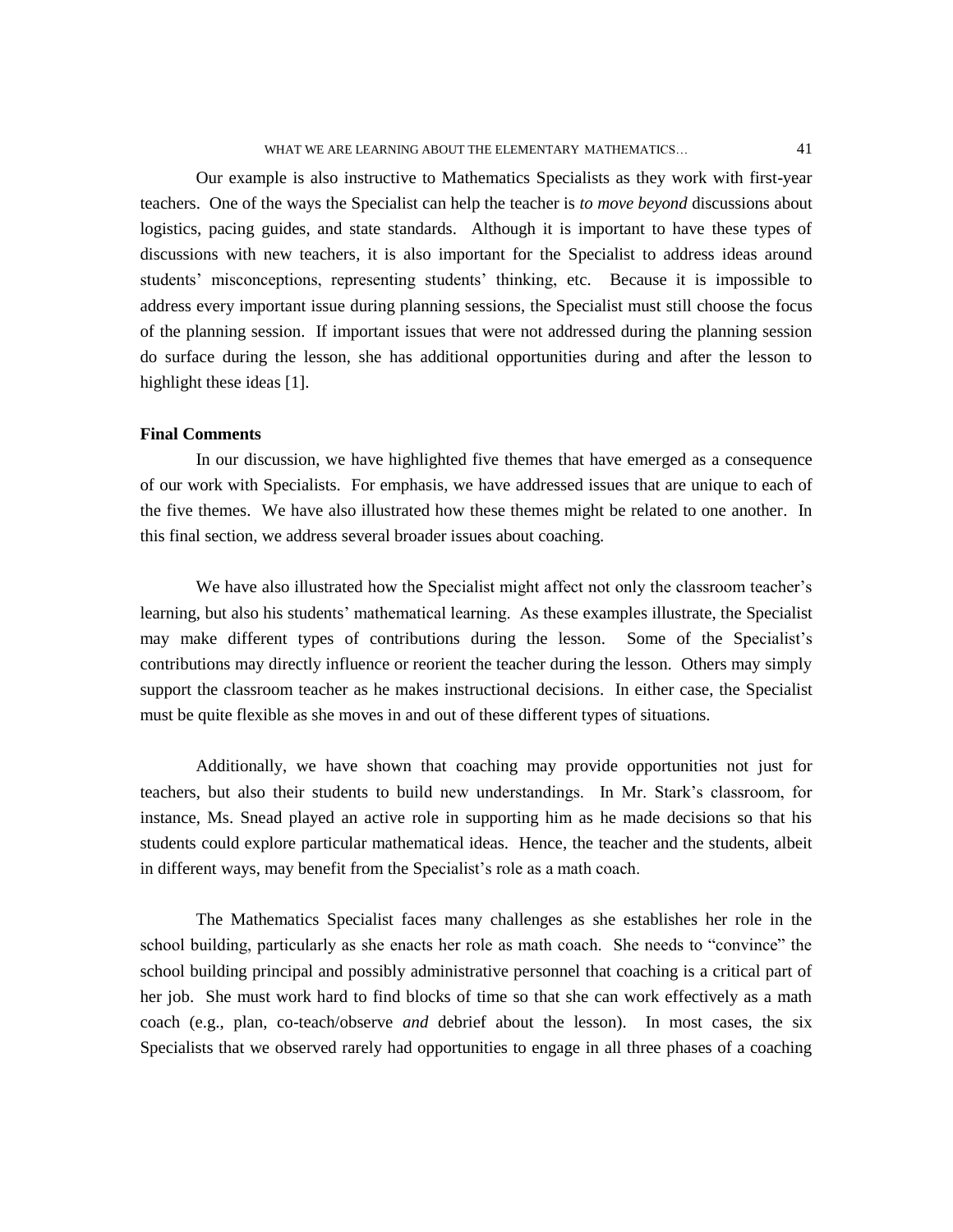session. This issue is problematic from our point of view, and yet it is presently one of the realities of school life. Ideally, it would be more beneficial for all (Specialists, teachers, and their students) if Specialists could enact all three phases of the coaching process in a single block of time. Ms. Snead for instance, will be hard pressed to have more than a brief, follow-up conversation with Mr. Stark about this estimation lesson. She will likely speak with him as he takes his students to the library or as they walk students to the buses at the end of the day. As such, Mr. Stark may have fewer opportunities to benefit from these coaching sessions.

Because teachers' classrooms are the sites for their learning, we must continue to press for professional development that best serves teachers and their students. Mathematics Specialists with whom we have worked seem to know much more about mathematics instruction in their school building, the teachers' instructional practice, the mathematics curriculum and research-based practices than most individuals in their school building, and possibly in their school district. Our observations align with Amy Morse's views about math coaches' roles in school districts (personal communication, July 2009). Her seminal book, *Cultivating a Math Coaching Practice: A Guide for K–8 Math Educators*, in turn, sheds light on the crucial ways that math coaches can affect teachers' mathematics instruction [4]. They have the opportunity to effectively support reform recommendations that have been made by the mathematics and mathematics education communities. It behooves us to understand and to support their important work.